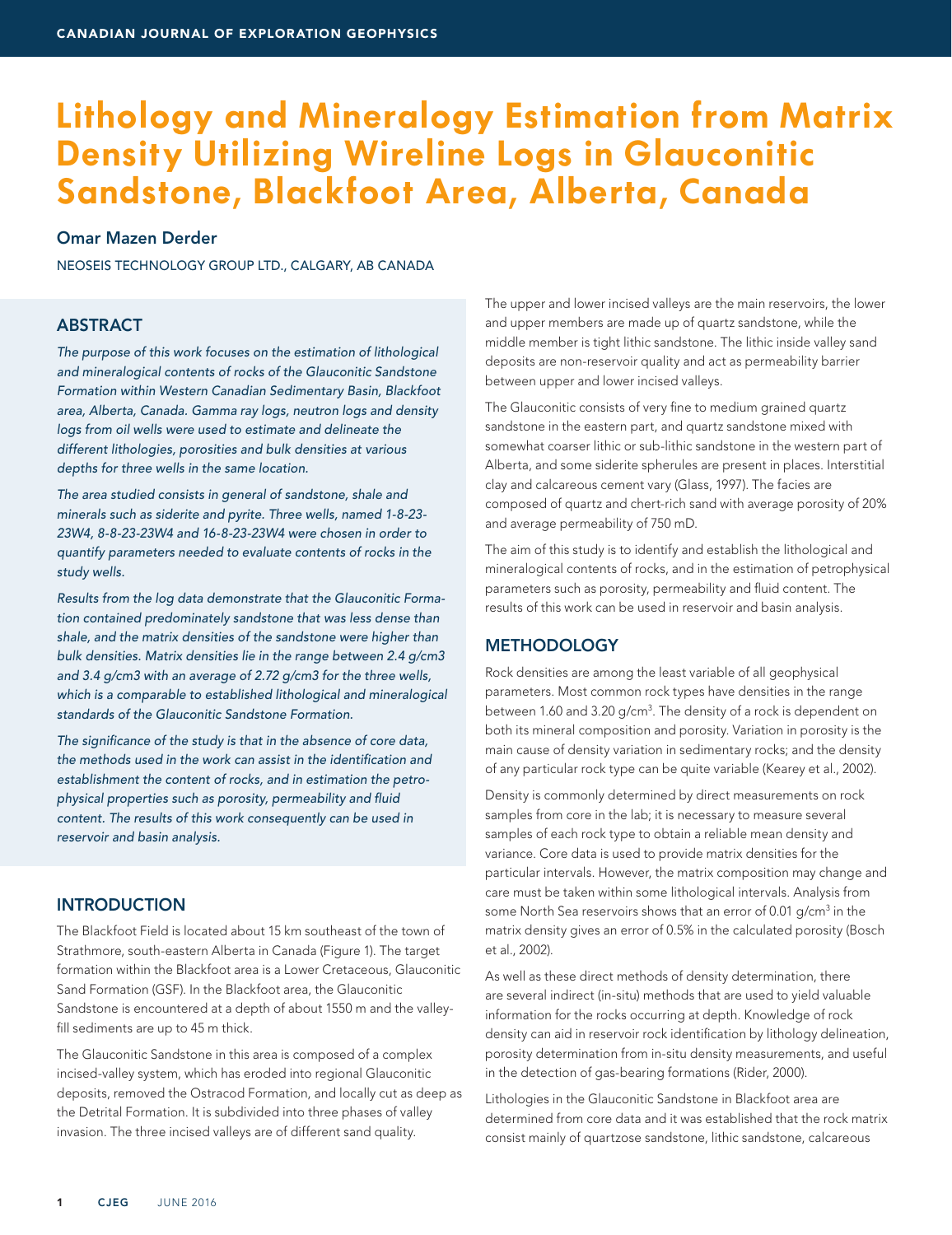shale and shale. Glauconitic Sandstone lithology indicates that there are additional mineral present such as siderite and pyrite.

Tamunobereton-ari et al. (2013) estimated the lithological and mineralogical contents of rocks in part of the Niger Delta Basin, using gamma ray, sonic and density logs from oil wells exploration. For the purpose of this work, gamma ray, neutron and density logs were used to determine the lithologic components of the formation of the area of the study, the porosity and the matrix densities.



Figure 1. Location map shows the study area and locations of wells available for this case study, in the Blackfoot area, Western Canadian Sedimentary Basin, Alberta, Canada. Alberta Map from Geological Atlas of the Western Canada Sedimentary Basin, 1994.

A manual interpretation of the lithology of the wells was undertaken using all the logs recorded through a regular approach. The gross

lithology was verified and compared at the same depth to the gamma ray log. Gamma ray has been used as one of the independent shale indicators in the evaluation of GSF. Gamma ray logs are usually used to discriminate the shale from reservoir rock. The interpretation then continued through the other logs – resistivity, sonic, and density-neutron.

At depths where all the logs corroborated the same interpretation, the lithology was noted and then compared to cores. At depths where the lithology did not corroborate, a 'feedback' from one log to the next was done by way of log quality checking to correct the mismatch. The gross of thickness of Glauconitic sandstone in the studied wells 1-8-23-23W4, 8-8-23-23W4 and 16-8-23-23W4 are 28 m, 23 m and 28 m respectively (Figure 2).

Modern instruments for density log have two detectors (dual-detector density tool) situated at different spacing from the source, which allows

borehole compensation to be applied. The density logging tool emits gamma ray from the source. The number of gamma rays arriving at the far detector is inversely proportional to the electron density of the rock (proportional to the actual rock density). Data from the closer detector is used to correct for borehole effect (Ellis and Singer, 2008).

The number density of electrons in a formation correlates with high bulk density. The electron density (the number of electrons per unit),  $N_{e}$ , is the parameter used to describe the density of electrons in a formation. An electron density index,  $\rho_{e}$ , is arbitrarily defined by:

$$
\rho_e = 2N_e / N_A \tag{1}
$$

Where  $N_A$  is Avogadro's number (6.02×10<sup>23</sup> molecules/gmol). The number of atoms per unit volume,  $N<sub>a</sub>$ , and the number of electrons per unit volume,  $N_{e}$ , can be expressed by:

$$
N_a = N_A (\rho/A)
$$
 (2)

$$
N_e = N_a Z = N_A (Z/A)\rho
$$
 (3)

Where  $\rho$  is the bulk density of the material in g/cm<sup>3</sup>, **Z** is atomic number (no units), and  $A$  is the atomic weight (g/mole).

A linear relationship between the electron number density and the bulk density is observed, and the remaining parameters in the equation are either constant or a given element Z and A, or universally constant N. For most elements the value of Z/A is about 0.5, but there are several significant departures; hydrogen, for example, has a Z/A ratio of nearly 1. For this reason, it is convenient to define a new quantity, **ρ**<sub>e</sub>. Using the expression of **N**<sub>e</sub> given by equation (3) gives:

$$
\rho_e = 2 \frac{z}{A} \rho_b \tag{4}
$$

Where  $\rho_b$  is the bulk density.



Figure 2. Well correlation of the Glauconitic Sandstone Formation. GSF (Glauconitic Sandstone Formation), UG (Upper Glauconitic), L (Lithic), LG (Lower Glauconitic).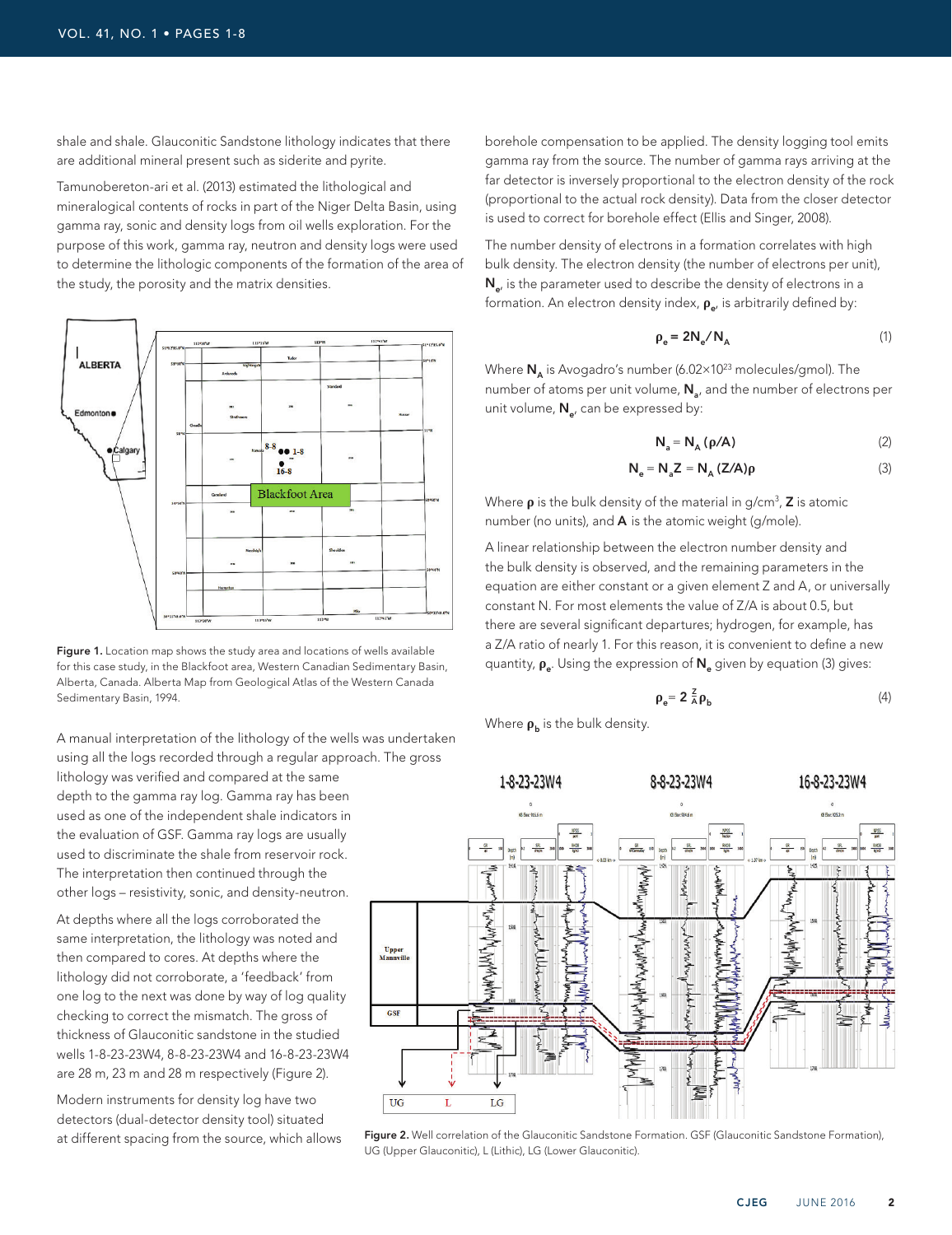### LITHOLOGY AND MINERALOGY ESTIMATION FROM MATRIX DENSITY UTILIZING WIRELINE LOGS IN GLAUCONITIC SANDSTONE, BLACKFOOT AREA, ALBERTA, CANADA

Table 1 shows the value of Z, A, and 2(Z/A) for the elements in the logging environment (Bassiouni, 1994, Ellis & Singer, 2008, Glover, 2013). Equation (4) can also be applied to rocks that contain more than one element. In this case the mean atomic number and mean atomic mass are used to substitute for Z and A respectively.

| <b>Element</b> | A      | z  | 2(ZA)  |
|----------------|--------|----|--------|
| H              | 1.008  | 1  | 1.9841 |
| C              | 12.011 | 6  | 0.9991 |
| $\circ$        | 16.000 | 8  | 1.0000 |
| <b>Na</b>      | 22.99  | 11 | 0.9569 |
| Mg             | 24.32  | 12 | 0.9868 |
| $\mathsf{A}$   | 26.98  | 13 | 0.9637 |
| Si             | 28.09  | 14 | 0.9968 |
| S              | 32.07  | 16 | 0.9978 |
| C <sub>l</sub> | 35.46  | 17 | 0.9588 |
| K              | 39.10  | 19 | 0.9719 |
| Ca             | 40.08  | 20 | 0.9980 |

Table 1. The quantity 2(Z/A) for elements present in the logging environment (Glover, 2013)

Fluids densities are affected by dissolved solids, dissolved gases, compressibility, and temperature. These conditions cause density variations in ground fluid (Oberlander, 1988). The density of fresh water, salt water and oil is approximately 1.0 g/cm $^3$ , 1.1 g/cm $^3$  and 0.9  $\,$ g/cm<sup>3</sup> respectively. Dissolved solids and fluid compressibility increase density, whereas dissolution of gasses and thermal expansion caused by increased heat content reduce density.

Therefore in order to obtain accurate rock porosity measurements, it is important to obtain a fluid density data from samples of reservoir fluid or from Reservoir Fluid Temperature (RFT) analysis of mud filtrate (Tamunobereton-ari et al., 2013).

All the three porosity device (density, sonic and neutron) responses are affected by porosity, matrix, and fluid parameters. Most rocks have a wide range of densities. Therefore when used alone, it does not provide accurate identification of lithology. Sandstones, limestones and dolomites all have bulk density ranges that overlap each other and that of shale and density logs will not provide accurate data suitable for use in identifying lithology (Kearey et al., 2002; Bosch et al., 2002).

The value of matrix density depends on the lithology of the interval under study (Andrea et al., 1997). However, if there is a variable amount, it is important to choose the appropriate values of the matrix and fluid. The effect of errors in fluid and matrix density will effect on the accuracy of the porosity estimate. An uncertainty would be intolerable for making economic or engineering decisions.

Combination of three porosity tools if available, or at least combination of two porosity tools (density/neutron, sonic/neutron or density/sonic), will reduce the errors for the chosen lithology pairs among the three minerals (sandstone, dolomite and limestone) will have a negligible effect on the estimated porosity value.

Anomalously high or low density within a single lithology, or change in the character of the density log within a single lithology indicates that there are additional minerals present. Lower density will be observed when the lithology includes lignite, coal or increased organic matter in shale. In reverse, higher density will be observed when the lithology includes pyrite or siderite (Rider, 2000).

The bulk density  $ρ<sub>b</sub>$  is overall gross or weight-average density of a unit of the formation (lithology and fluids). Because the tool's depth of investigation is shallow, it investigates the invaded zone. However, caution should be exercised when the density log is used in irregular borehole or in presence of gas/shale in the zone investigated by the density tool. In this case, the **ρ**<sub>b</sub> of the formation is still undetermined (Bassiouni, 1994).

The **ρ**<sub>e</sub> of fresh water mud filtrate, oil, and gas are small with those of matrices. The measured **ρ**<sub>e</sub> is then affected slightly by porosity. **ρ**<sub>e</sub>, then is a good lithology indicator, especially when simple lithology (one dominant matrix) exists. The *ρ*<sub>e</sub> value is used in combination with density to analyze two-mineral matrices and to determine porosity. It is combined with density and neutron porosity to analyze more complex lithologies.

Matrix densities can be determined from lithological and mineralogical characteristics of the rock body. Table 2 shows approximate bulk density **ρ**<sub>b</sub> and electron density index **ρ**<sub>e</sub> ranges for common elements, liquids and minerals. It can be determined that the **ρ**<sub>b</sub> and **ρ**<sub>a</sub> for a mixture of three major minerals (calcite, dolomite, and quartz) are identical.

However, for the case of water there is an 11% discrepancy between the two (due to anomalous Z/A value for H). Thus there will be an increasing discrepancy between *p*<sub>b</sub> and the density tool response parameter  $ρ_{b}$ , for increasing porosity. For this reason, to examine the effect of H, the density reading on logs has been calibrated to give precisely the bulk density of water-filled limestone. The relationship between the log reading **plog** and the **ρ**<sub>e</sub> is:

$$
\rho \log = 1.0704 \rho_e - 0.188 \tag{5}
$$

Table 2. Density for various common rock types and minerals. Electron density  $ρ<sub>e</sub>$  $= \rho_b \times 2Z/A$ 

| Rock / mineral types   | Density (g/cm <sup>3</sup> ) | Electron Density (g/cm <sup>3</sup> ) |
|------------------------|------------------------------|---------------------------------------|
| Anhydrite              | $2.29 - 3.0$                 | 2.957                                 |
| <b>Bituminous Coal</b> | $1.1 - 1.5$                  | 1.468                                 |
| Clay                   | $1.6 - 2.6$                  |                                       |
| Dolomite               | $2.8 - 2.9$                  | 2.864                                 |
| Gypsum                 | $2.3 - 2.8$                  | 2.372                                 |
| Calcite                | $2.6 - 2.7$                  | 2.708                                 |
| Pyrite                 | $4.9 - 5.2$                  | 4.834                                 |
| Quartz                 | $2.5 - 2.7$                  | 2.650                                 |
| Siderite               | $3.7 - 3.9$                  |                                       |
| Shale                  | $2.4 - 2.8$                  | 2.646                                 |
| Water                  | 1                            | 1.11                                  |
| Salt Water             | 1.086                        | 1.185                                 |
| Oil                    | 0.850                        | 0.97                                  |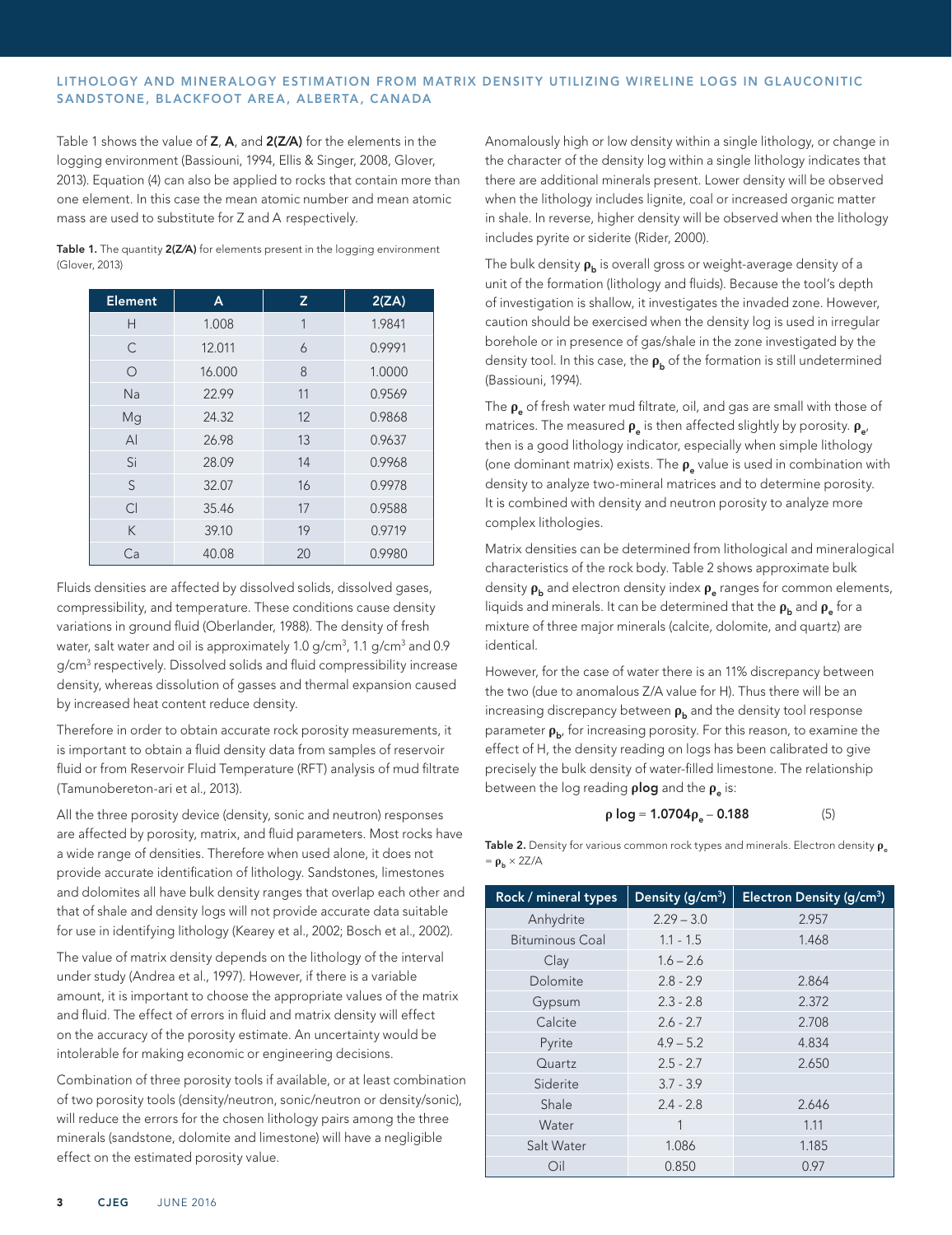#### OMAR MAZEN DERDER

Composite logs containing gamma ray, neutron and density logs for three different wells were digitized at one meter depth intervals to obtain the raw well data for the determination of the parameters of interest. Lithologies are determined from core data and it was established that the rock matrix consists mainly of sandstone, shale with carbonaceous materials and siderite.

Accurate porosity determination is necessary for effective log interpretation. When the lithology, liquid-filled formation is known, representative porosity values can be derived from the reading of a porosity log. Log derived porosity values  $\mathcal{O}_D$  and  $\mathcal{O}_N$  can be expressed in general terms as:

 $\phi_{\text{D}}$  or  $\phi_{\text{N}}$  is f (matrix, total porosity, shale type and amount, type and amount of fluids in pore space. The neutron/density combination was used to compute for porosity as shown by equation (6) below (Bassiouni, 1994).

$$
\rho_{\rm b} = \rho_{\rm ma} - (\rho_{\rm ma} - \rho_{\rm f}) f(\emptyset_{\rm N})
$$
 (6)

Where  $\boldsymbol{\varnothing}_\text{N}$  is the apparent porosity,  $\boldsymbol{\mathsf{p}}_\text{f}$  is the density of the fluid filling the pores,  $\rho_b$  is the bulk density of formation and  $\rho_m$  is the matrix density. The density of the matrix  $\rho_{max}$  is also resolved as given by equation below:

$$
\rho_{\text{ma}} = \frac{\rho_b - \emptyset \star \rho_f}{1 - \emptyset} \tag{7}
$$

Where Ø is the true porosity.

For normally encountered formations, the value to be used for matrix density is generally between 2.65 and 2.87 g/cm<sup>3</sup>, depending on lithology. For values of fluid density, it is necessary to know the type of fluid in the pores. The fluid density for hydrocarbon ranges from 0.2 to 0.8 g/cm<sup>3</sup>. Salt-saturated water (NaCl) density may be as high as 1.2  $g/cm<sup>3</sup>$ , and with the presence of CaCl2, values even as great as 1.4 g/cm<sup>3</sup> may occur (Bosch et al., 2002).

The impact of the uncertainty in fluid density can be illustrated. For example, if the saturating brine is dense (1.4 g/cm<sup>3</sup>) with calcite matrix, then the porosity uncertainty corresponding to the measured density of 2.5 g/cm<sup>3</sup> is 16%. On the other hand if the saturating fluid is low density (0.6 g/cm<sup>3</sup>) then the calculated uncertainty for the porosity would be about 10%. It is fortunate that the uncertainty that can be tolerated in  $\rho_{\scriptscriptstyle\rm f}$  is much greater than that of  $\rho_{\scriptscriptstyle\rm ma}$ .

Equation (6) is used to compute for the matrix densities at different depths, saturated with different fluids (fresh water =1.0 g/cm $^3$ , salt water = 1.1 g/cm<sup>3</sup>, and oil = 0.9 g/cm<sup>3</sup>) by substituting the appropriate values of the parameters in the equation. The three study wells are computed and the values presented by Tables 3, 4 and 5 respectively.

## RESULTS

The digitized logs and the computed values are obtained for the three wells (1-8-23-23W4, 8-8-23-23W4 and 16-8-23-23W4); and presented by tables 3, 4 and 5 showing the selected depth intervals, GR values, porosities, bulk densities and the matrix densities for the Glauconitic formation saturated with different fluids. For the three wells, the relationship between the parameters shows that the shale from

gamma ray is denser than sandstone (Figure 3). It is also evident that matrix densities are higher than the bulk densities.

For a given bulk density at a given depth of the formation interval; the matrix density, when the formation is assumed to be saturated with oil, is greater than when it is saturated with fresh water; and when saturated with the fresh water it is greater than when saturated with salt water. The result shows that aside from the mineral content of the solid rock materials, the porosity, the fluid type, and the volume of the fluid account for the magnitude of the dry solid matrix density of formation.

Graphical presentation of the plots of bulk densities against matrix densities shows bulk densities being lesser than matrix densities in all the wells at various depths (Figure 4). Ranges and averages of variation in percentage for matrix density from bulk density through the entire logged depth within the formation of the study wells that are saturated with different fluids are shown in Table 6.

The bulk densities and the matrix densities of the three wells at the same location are not the same and the average percentage variations of the matrix densities from bulk densities varied differently even at the same depth points.

To establish the reliability of the average percentage variations of the matrix densities from that of the bulk densities by taking water as a reference fluid, the average matrix densities variation of the same well when saturated with different fluids, we obtained an approximate uniformity for the three wells as shown in Table 7.



Figure 3. Shale interval is denser than sandstone for all wells in the study formation.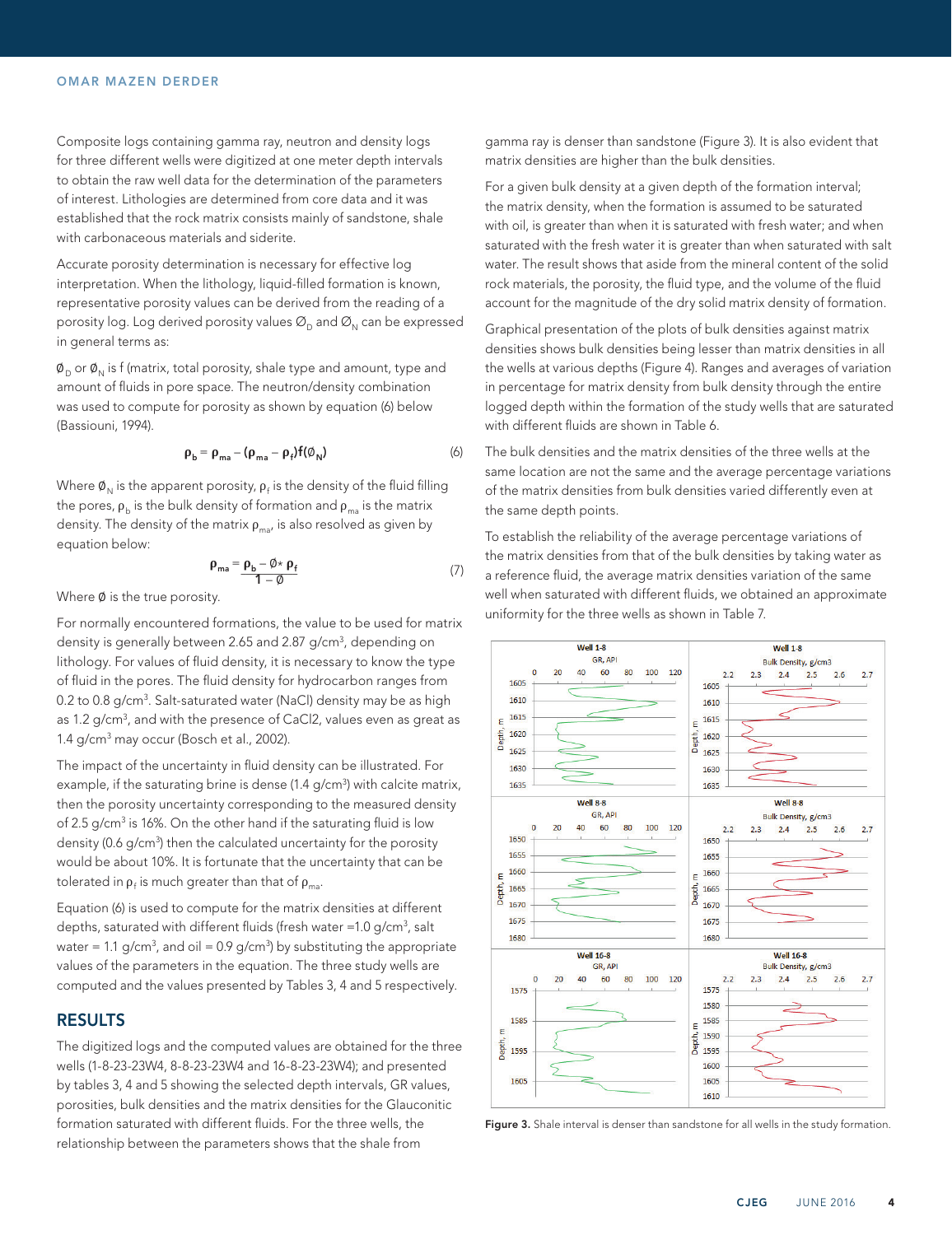## LITHOLOGY AND MINERALOGY ESTIMATION FROM MATRIX DENSITY UTILIZING WIRELINE LOGS IN GLAUCONITIC SANDSTONE, BLACKFOOT AREA, ALBERTA, CANADA

Table 3. Computed matrix densities for well 1-8-23-23W4

| Depth (m) | GR (API) | Porosity % | <b>Bulk Density</b><br>(g/cm <sup>3</sup> ) | Matrix density (fresh water<br>saturated formation)<br>(g/cm <sup>3</sup> ) | Matrix density (salt water<br>saturated formation)<br>$(g/cm^3)$ | Matrix density (oil<br>saturated formation)<br>(g/cm <sup>3</sup> ) |
|-----------|----------|------------|---------------------------------------------|-----------------------------------------------------------------------------|------------------------------------------------------------------|---------------------------------------------------------------------|
| 1606.5    | 29       | 17         | 2.32                                        | 2.60                                                                        | 2.58                                                             | 2.62                                                                |
| 1607.5    | 29       | 14         | 2.37                                        | 2.61                                                                        | 2.59                                                             | 2.63                                                                |
| 1608.5    | 36       | 15         | 2.52                                        | 2.80                                                                        | 2.79                                                             | 2.82                                                                |
| 1609.5    | 71       | 18         | 2.60                                        | 2.96                                                                        | 2.94                                                             | 2.98                                                                |
| 1610.5    | 103      | 19         | 2.56                                        | 2.95                                                                        | 2.93                                                             | 2.97                                                                |
| 1611.5    | 93       | 20         | 2.44                                        | 2.82                                                                        | 2.80                                                             | 2.85                                                                |
| 1612.5    | 71       | 19         | 2.41                                        | 2.75                                                                        | 2.73                                                             | 2.77                                                                |
| 1613.5    | 50       | 17         | 2.38                                        | 2.68                                                                        | 2.66                                                             | 2.70                                                                |
| 1614.5    | 45       | 17         | 2.41                                        | 2.71                                                                        | 2.69                                                             | 2.73                                                                |
| 1615.5    | 75       | 15         | 2.25                                        | 2.47                                                                        | 2.46                                                             | 2.49                                                                |
| 1616.5    | 20       | 11         | 2.26                                        | 2.41                                                                        | 2.40                                                             | 2.42                                                                |
| 1617.5    | 19       | 13         | 2.28                                        | 2.48                                                                        | 2.46                                                             | 2.49                                                                |
| 1618.5    | 18       | 15         | 2.27                                        | 2.50                                                                        | 2.49                                                             | 2.52                                                                |
| 1619.5    | 20       | 14         | 2.24                                        | 2.45                                                                        | 2.43                                                             | 2.46                                                                |
| 1620.5    | 19       | 13         | 2.27                                        | 2.47                                                                        | 2.45                                                             | 2.49                                                                |
| 1621.5    | 21       | 15         | 2.30                                        | 2.53                                                                        | 2.51                                                             | 2.55                                                                |
| 1622.5    | 34       | 20         | 2.35                                        | 2.69                                                                        | 2.67                                                             | 2.72                                                                |
| 1623.5    | 42       | 19         | 2.29                                        | 2.60                                                                        | 2.57                                                             | 2.62                                                                |
| 1624.5    | 20       | 16         | 2.27                                        | 2.51                                                                        | 2.49                                                             | 2.53                                                                |
| 1625.5    | 26       | 19         | 2.41                                        | 2.75                                                                        | 2.73                                                             | 2.78                                                                |
| 1626.5    | 54       | 22         | 2.44                                        | 2.87                                                                        | 2.84                                                             | 2.90                                                                |
| 1627.5    | 40       | 20         | 2.32                                        | 2.67                                                                        | 2.64                                                             | 2.69                                                                |
| 1628.5    | 19       | 18         | 2.29                                        | 2.57                                                                        | 2.55                                                             | 2.60                                                                |
| 1629.5    | 17       | 18         | 2.30                                        | 2.60                                                                        | 2.57                                                             | 2.62                                                                |
| 1630.5    | 26       | 18         | 2.40                                        | 2.72                                                                        | 2.70                                                             | 2.74                                                                |
| 1631.5    | 50       | 20         | 2.30                                        | 2.65                                                                        | 2.62                                                             | 2.67                                                                |
| 1632.5    | 23       | 19         | 2.27                                        | 2.58                                                                        | 2.55                                                             | 2.60                                                                |
| 1633.5    | 29       | 19         | 2.41                                        | 2.76                                                                        | 2.73                                                             | 2.78                                                                |
| 1634.5    | 67       | 19         | 2.51                                        | 2.87                                                                        | 2.85                                                             | 2.90                                                                |
| Avg.      | 40       | $17$       | 2.36                                        | 2.66                                                                        | 2.63                                                             | 2.68                                                                |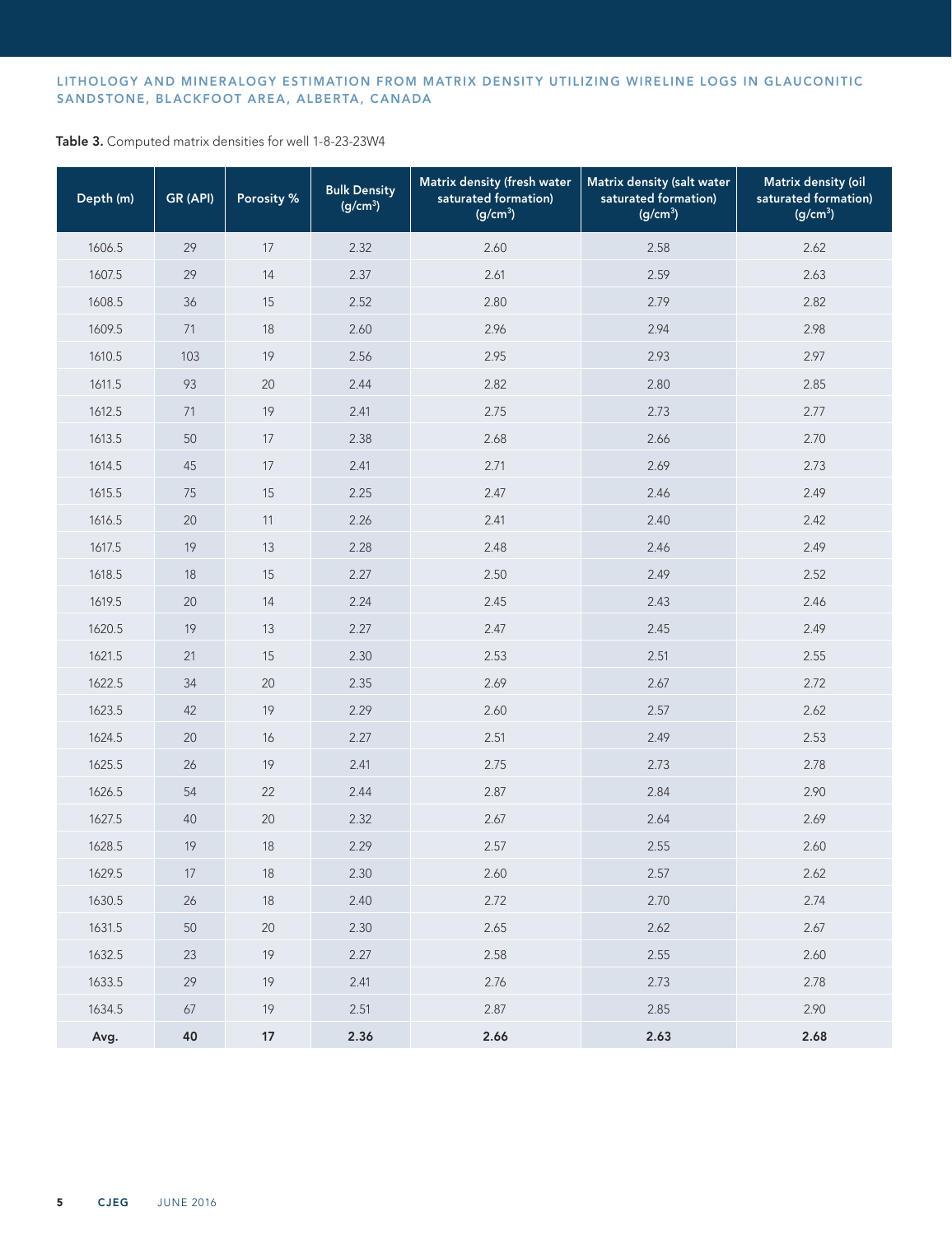# OMAR MAZEN DERDER

Table 4. Computed matrix densities for well 8-8-23-23W4

| Depth (m) | GR (API) | Porosity % | <b>Bulk Density</b><br>(g/cm <sup>3</sup> ) | Matrix density (fresh water<br>saturated formation)<br>(g/cm <sup>3</sup> ) | Matrix density (salt water<br>saturated formation)<br>(g/cm <sup>3</sup> ) | Matrix density (oil<br>saturated formation)<br>(g/cm <sup>3</sup> ) |
|-----------|----------|------------|---------------------------------------------|-----------------------------------------------------------------------------|----------------------------------------------------------------------------|---------------------------------------------------------------------|
| 1652.178  | 77       | 21         | 2.53                                        | 2.94                                                                        | 2.91                                                                       | 2.96                                                                |
| 1653.178  | 91       | 30         | 2.57                                        | 3.25                                                                        | 3.21                                                                       | 3.30                                                                |
| 1654.178  | 103      | 32         | 2.61                                        | 3.36                                                                        | 3.32                                                                       | 3.41                                                                |
| 1655.178  | 46       | 16         | 2.56                                        | 2.85                                                                        | 2.83                                                                       | 2.87                                                                |
| 1656.178  | 24       | 18         | 2.43                                        | 2.74                                                                        | 2.72                                                                       | 2.76                                                                |
| 1657.178  | 43       | 18         | 2.36                                        | 2.66                                                                        | 2.63                                                                       | 2.68                                                                |
| 1658.178  | 80       | 20         | 2.51                                        | 2.88                                                                        | 2.86                                                                       | 2.91                                                                |
| 1659.178  | 86       | 21         | 2.63                                        | 3.07                                                                        | 3.04                                                                       | 3.09                                                                |
| 1660.178  | 91       | 22         | 2.54                                        | 2.99                                                                        | 2.96                                                                       | 3.02                                                                |
| 1661.178  | 70       | 20         | 2.55                                        | 2.94                                                                        | 2.91                                                                       | 2.96                                                                |
| 1662.178  | 36       | 18         | 2.38                                        | 2.70                                                                        | 2.67                                                                       | 2.72                                                                |
| 1663.178  | 43       | 18         | 2.36                                        | 2.65                                                                        | 2.63                                                                       | 2.67                                                                |
| 1664.178  | 29       | 14         | 2.37                                        | 2.60                                                                        | 2.58                                                                       | 2.62                                                                |
| 1665.178  | 55       | 19         | 2.41                                        | 2.74                                                                        | 2.72                                                                       | 2.76                                                                |
| 1666.178  | 72       | 19         | 2.50                                        | 2.85                                                                        | 2.83                                                                       | 2.88                                                                |
| 1667.178  | 46       | 17         | 2.34                                        | 2.61                                                                        | 2.59                                                                       | 2.63                                                                |
| 1668.178  | 16       | 14         | 2.27                                        | 2.48                                                                        | 2.46                                                                       | 2.49                                                                |
| 1669.178  | 21       | 15         | 2.29                                        | 2.51                                                                        | 2.49                                                                       | 2.53                                                                |
| 1670.178  | 20       | 19         | 2.29                                        | 2.58                                                                        | 2.56                                                                       | 2.60                                                                |
| 1671.178  | 20       | 19         | 2.32                                        | 2.63                                                                        | 2.61                                                                       | 2.65                                                                |
| 1672.178  | 25       | 20         | 2.35                                        | 2.69                                                                        | 2.67                                                                       | 2.72                                                                |
| 1673.178  | 38       | 23         | 2.47                                        | 2.91                                                                        | 2.88                                                                       | 2.94                                                                |
| 1674.178  | 59       | 24         | 2.50                                        | 2.97                                                                        | 2.94                                                                       | 3.00                                                                |
| 1675.178  | 74       | 24         | 2.38                                        | 2.80                                                                        | 2.77                                                                       | 2.83                                                                |
| Avg.      | 53       | 20         | 2.44                                        | 2.80                                                                        | 2.78                                                                       | 2.83                                                                |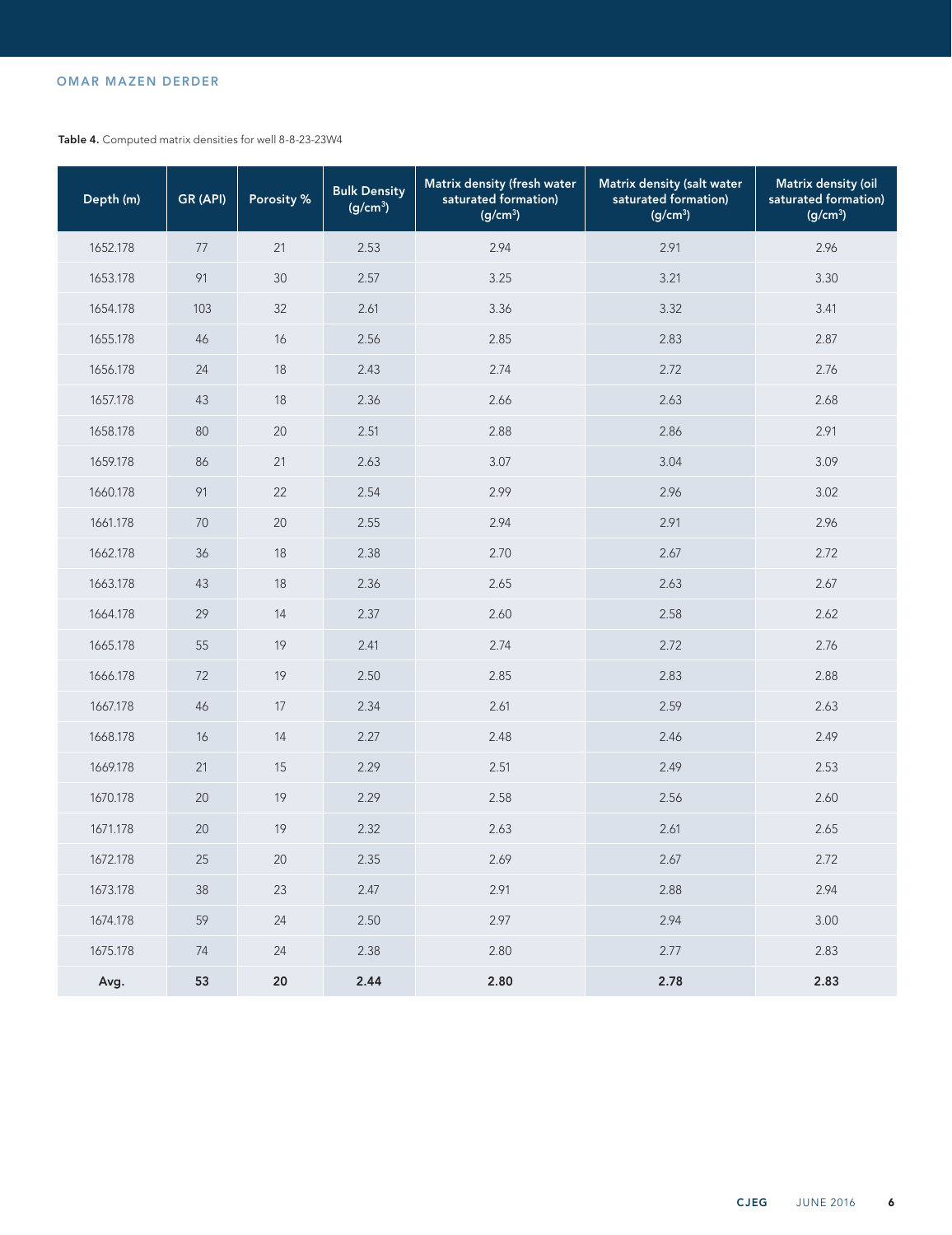## LITHOLOGY AND MINERALOGY ESTIMATION FROM MATRIX DENSITY UTILIZING WIRELINE LOGS IN GLAUCONITIC SANDSTONE, BLACKFOOT AREA, ALBERTA, CANADA

|  | Table 5. Computed matrix densities for well 16-8-23-23W4 |  |  |  |  |  |
|--|----------------------------------------------------------|--|--|--|--|--|
|--|----------------------------------------------------------|--|--|--|--|--|

| Depth<br>(m) | GR<br>(API) | Porosity<br>% | <b>Bulk</b><br>Density<br>(g/cm <sup>3</sup> ) | <b>Matrix</b><br>density<br>(fresh water<br>saturated<br>formation)<br>(g/cm <sup>3</sup> ) | <b>Matrix</b><br>density<br>(salt water<br>saturated<br>formation)<br>(g/cm <sup>3</sup> ) | <b>Matrix</b><br>density (oil<br>saturated<br>formation)<br>(g/cm <sup>3</sup> ) |
|--------------|-------------|---------------|------------------------------------------------|---------------------------------------------------------------------------------------------|--------------------------------------------------------------------------------------------|----------------------------------------------------------------------------------|
| 1578.75      | 53          | 17            | 2.43                                           | 2.73                                                                                        | 2.71                                                                                       | 2.75                                                                             |
| 1579.75      | 49          | 17            | 2.46                                           | 2.75                                                                                        | 2.73                                                                                       | 2.77                                                                             |
| 1580.75      | 27          | 17            | 2.45                                           | 2.75                                                                                        | 2.73                                                                                       | 2.77                                                                             |
| 1581.75      | 66          | 19            | 2.40                                           | 2.72                                                                                        | 2.70                                                                                       | 2.74                                                                             |
| 1582.75      | 75          | 19            | 2.54                                           | 2.90                                                                                        | 2.88                                                                                       | 2.93                                                                             |
| 1583.75      | 74          | 21            | 2.55                                           | 2.98                                                                                        | 2.95                                                                                       | 3.00                                                                             |
| 1584.75      | 78          | 20            | 2.59                                           | 2.98                                                                                        | 2.96                                                                                       | 3.01                                                                             |
| 1585.75      | 61          | 20            | 2.53                                           | 2.91                                                                                        | 2.89                                                                                       | 2.94                                                                             |
| 1586.75      | 55          | 19            | 2.39                                           | 2.72                                                                                        | 2.70                                                                                       | 2.75                                                                             |
| 1587.75      | 30          | 16            | 2.39                                           | 2.67                                                                                        | 2.65                                                                                       | 2.69                                                                             |
| 1588.75      | 18          | 19            | 2.34                                           | 2.65                                                                                        | 2.63                                                                                       | 2.68                                                                             |
| 1589.75      | 18          | 17            | 2.30                                           | 2.56                                                                                        | 2.54                                                                                       | 2.58                                                                             |
| 1590.75      | 18          | 15            | 2.32                                           | 2.56                                                                                        | 2.54                                                                                       | 2.58                                                                             |
| 1591.75      | 17          | 15            | 2.31                                           | 2.55                                                                                        | 2.53                                                                                       | 2.57                                                                             |
| 1592.75      | 18          | 15            | 2.30                                           | 2.54                                                                                        | 2.52                                                                                       | 2.55                                                                             |
| 1593.75      | 15          | 15            | 2.28                                           | 2.52                                                                                        | 2.50                                                                                       | 2.53                                                                             |
| 1594.75      | 22          | 17            | 2.31                                           | 2.57                                                                                        | 2.55                                                                                       | 2.59                                                                             |
| 1595.75      | 33          | 18            | 2.36                                           | 2.65                                                                                        | 2.63                                                                                       | 2.67                                                                             |
| 1596.75      | 50          | 20            | 2.36                                           | 2.71                                                                                        | 2.68                                                                                       | 2.74                                                                             |
| 1597.75      | 45          | 21            | 2.40                                           | 2.77                                                                                        | 2.74                                                                                       | 2.79                                                                             |
| 1598.75      | 19          | 15            | 2.38                                           | 2.63                                                                                        | 2.61                                                                                       | 2.64                                                                             |
| 1599.75      | 12          | 15            | 2.32                                           | 2.56                                                                                        | 2.54                                                                                       | 2.57                                                                             |
| 1600.75      | 19          | 19            | 2.29                                           | 2.59                                                                                        | 2.57                                                                                       | 2.62                                                                             |
| 1601.75      | 18          | 21            | 2.32                                           | 2.67                                                                                        | 2.64                                                                                       | 2.70                                                                             |
| 1602.75      | 15          | 20            | 2.32                                           | 2.66                                                                                        | 2.63                                                                                       | 2.68                                                                             |
| 1603.75      | 49          | 20            | 2.34                                           | 2.67                                                                                        | 2.64                                                                                       | 2.69                                                                             |
| 1604.75      | 39          | $20\,$        | 2.44                                           | 2.81                                                                                        | 2.78                                                                                       | 2.83                                                                             |
| 1605.75      | 54          | 22            | 2.41                                           | 2.81                                                                                        | 2.78                                                                                       | 2.84                                                                             |
| 1606.75      | 57          | 15            | 2.55                                           | 2.83                                                                                        | 2.81                                                                                       | 2.85                                                                             |
| 1607.75      | 62          | 19            | 2.60                                           | 2.98                                                                                        | 2.95                                                                                       | 3.00                                                                             |
| 1608.75      | 98          | 28            | 2.60                                           | 3.22                                                                                        | 3.18                                                                                       | 3.26                                                                             |
| Avg.         | 41          | 18            | 2.40                                           | 2.73                                                                                        | 2.71                                                                                       | 2.75                                                                             |



Figure 4: Plot of densities of Glauconitic Sandstone Formation with different fluid saturation versus bulk density for all study wells

Table 6: Variation of average matrix densities from average bulk densities of different fluids for the three wells

| <b>STATISTICS (%)</b><br><b>WELL</b> |                | <b>FLUID</b> |                                                                                 |                   |       |
|--------------------------------------|----------------|--------------|---------------------------------------------------------------------------------|-------------------|-------|
|                                      |                |              | <b>Fresh Water</b><br>11.16<br>16.11<br>5.86<br>13.16<br>26.72<br>7.39<br>11.84 | <b>Salt Water</b> | Oil   |
|                                      | Average        |              |                                                                                 | 10.43             | 11.87 |
| $1 - 8$                              |                | Max          |                                                                                 | 15.12             | 17.08 |
|                                      | Range          | Min          |                                                                                 | 5.44              | 6.28  |
|                                      | <b>Average</b> |              |                                                                                 | 12.37             | 13.93 |
| $8 - 8$                              | Range          | <b>Max</b>   |                                                                                 | 25.29             | 28.13 |
|                                      |                | Min          |                                                                                 | 6.87              | 7.90  |
|                                      | <b>Average</b> |              |                                                                                 | 11.10             | 12.57 |
| $16 - 8$                             |                | <b>Max</b>   | 22.66                                                                           | 21.43             | 23.87 |
|                                      | Range          | Min          | 8.49                                                                            | 7.90              | 9.08  |